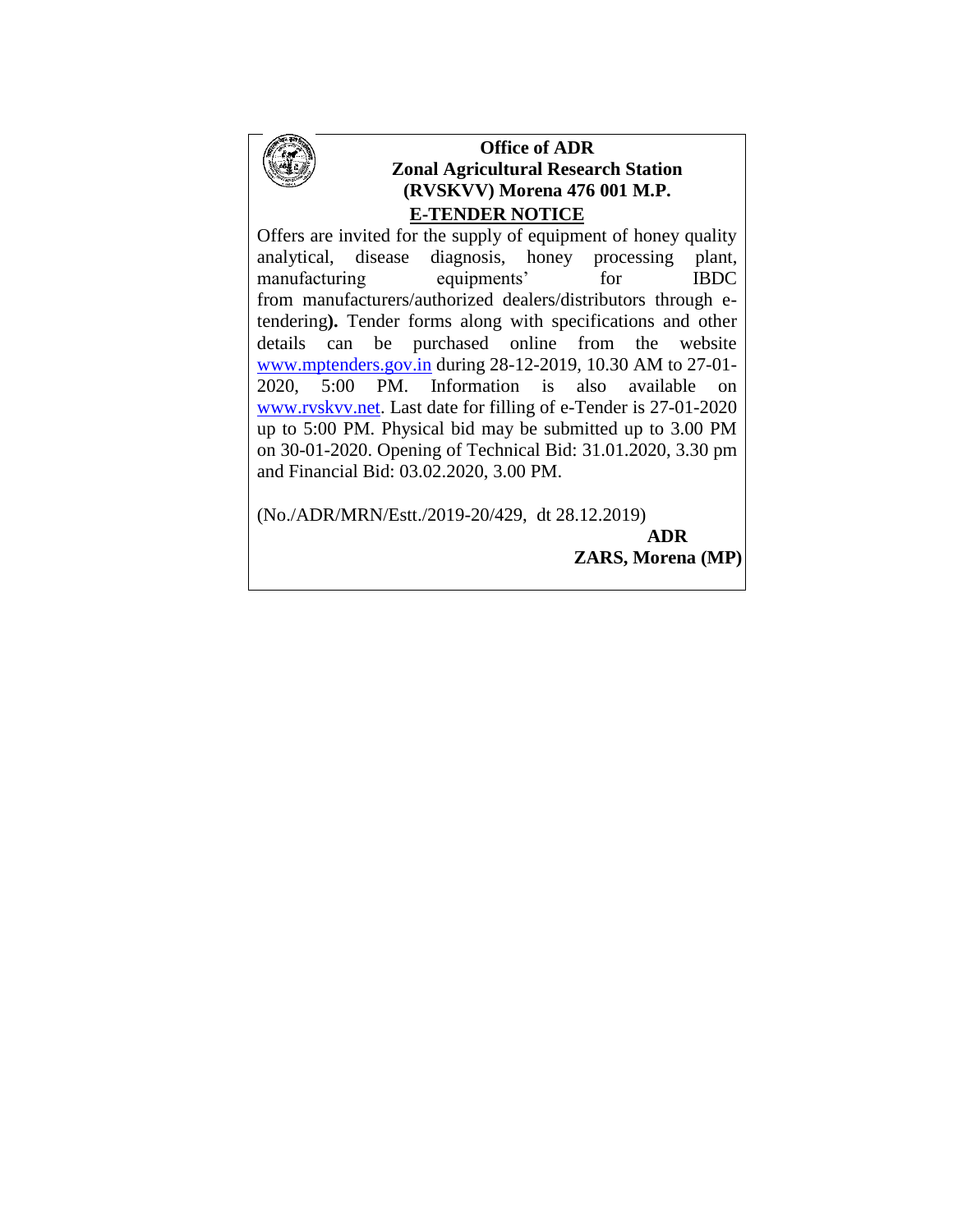### **RAJMATA VIJAYARAJE SCINDIA KRISHI VISHWAVIDYALAYA Zonal Agricultural Research Station, Morena 476 001 M.P.**

### **No./ADR/MRN/Estt./2019-20/430 Dated 28.12.2019**

**To,**

 **Dean Faculty of Agriculture, RVSKVV, Gwalior (M.P.)**

### **Sub: - Regarding publishing of e-Tender Notice in the V.V.Website.**

### **Madam/Sir**

Please find enclosed herewith e-Tender Notice for the purchase of equipments/instruments for IBDC project for publication in the VV websites. The e-Tender Notice has also been published in website **www.mptenders.gov.in**. Therefore you are kindly requested to please publish it at earliest, so that wide publicity of tender documents may be ensured.

With regards!

 **ADR ZARS, Morena**

# **No./ADR/MRN/Estt./2019-20/431 Dated 28.12.2019**

C. C. to information:

- 1. DRS, RVSKVV, Gwalior
- 2. Dean COA, RVSKVV, Gwalior
- 3. PRO, RVSKVV, Gwalior
- 4. PS to Hon'ble Vice Chancellor, RVSKVV, Gwalior
- 5. Mr. Vikas Jain, Gwalior for publications of tender documents on **www.mptenders.gov.in**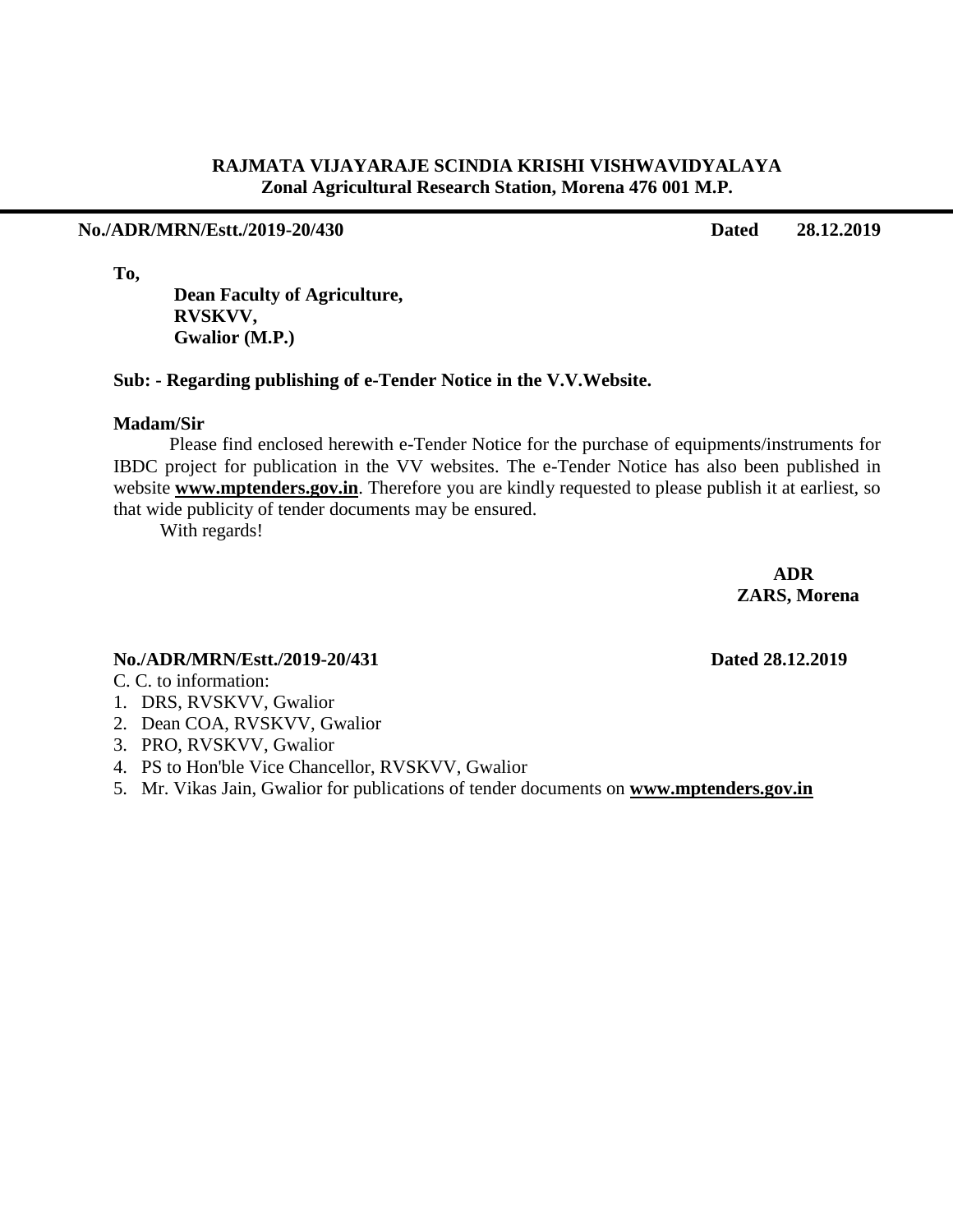### **OFFICE OF THE ADR**

### **Zonal Agricultural Research Station (RVSKVV), Morena 476 001 M.P.**

### **E-TENDER NOTICE FOR THE PURCHASE OF EQUIPMENTS/INSTRUMENTS**

### **(No./ADR/MRN/Estt./2019-20/432 Dt.28.12.2019)**

Following laboratory equipments/instruments are to be procured at ZARS-KVK, Morena for the establishment of IBDC. This procurement will be carried out through the e-procurement system of [www.mptenders.gov.in.](http://www.mpeproc.gov.in/) On-line bids, under Open Tender Enquiry, following the two bids system are invited for supply of these equipments/instruments. Tender documents with specifications can be purchased from this site by paying the stipulated cost as mentioned below:

| <b>Item</b> | Name of the Equipment/ Item/Structure            | <b>Document</b> | <b>EMD</b> |
|-------------|--------------------------------------------------|-----------------|------------|
|             |                                                  | Cost            |            |
| 1.          | High Pressure Liquid Chromatograph               | ₹ 5000          | ₹ 50000    |
| 2.          | <b>Honey Processing Plant</b>                    | ₹ 2000          | ₹ 20000    |
| 3.          | Semi Automatic Autoclave                         | ₹ 1000          | ₹ 5000     |
| 4.          | Inverted microscope with photographic attachment | ₹ 2000          | ₹ 25000    |
| 5.          | Gel Electrophoresis system                       | ₹ 1000          | ₹15000     |
| 6.          | Gel documentation system                         | ₹ 1000          | ₹15000     |
| 7.          | Ara Machine                                      | ₹ 1000          | ₹ 5000     |

Please read and follow the instructions carefully to avoid the rejection of the tender. You may also send your representatives, duly authorized in writing to attend the Technical Evaluation and clarification regarding bids which is scheduled at  $3:00 \text{ PM}$  on  $31^{\text{st}}$  January, 2020.

**ADR, ZARS, Morena**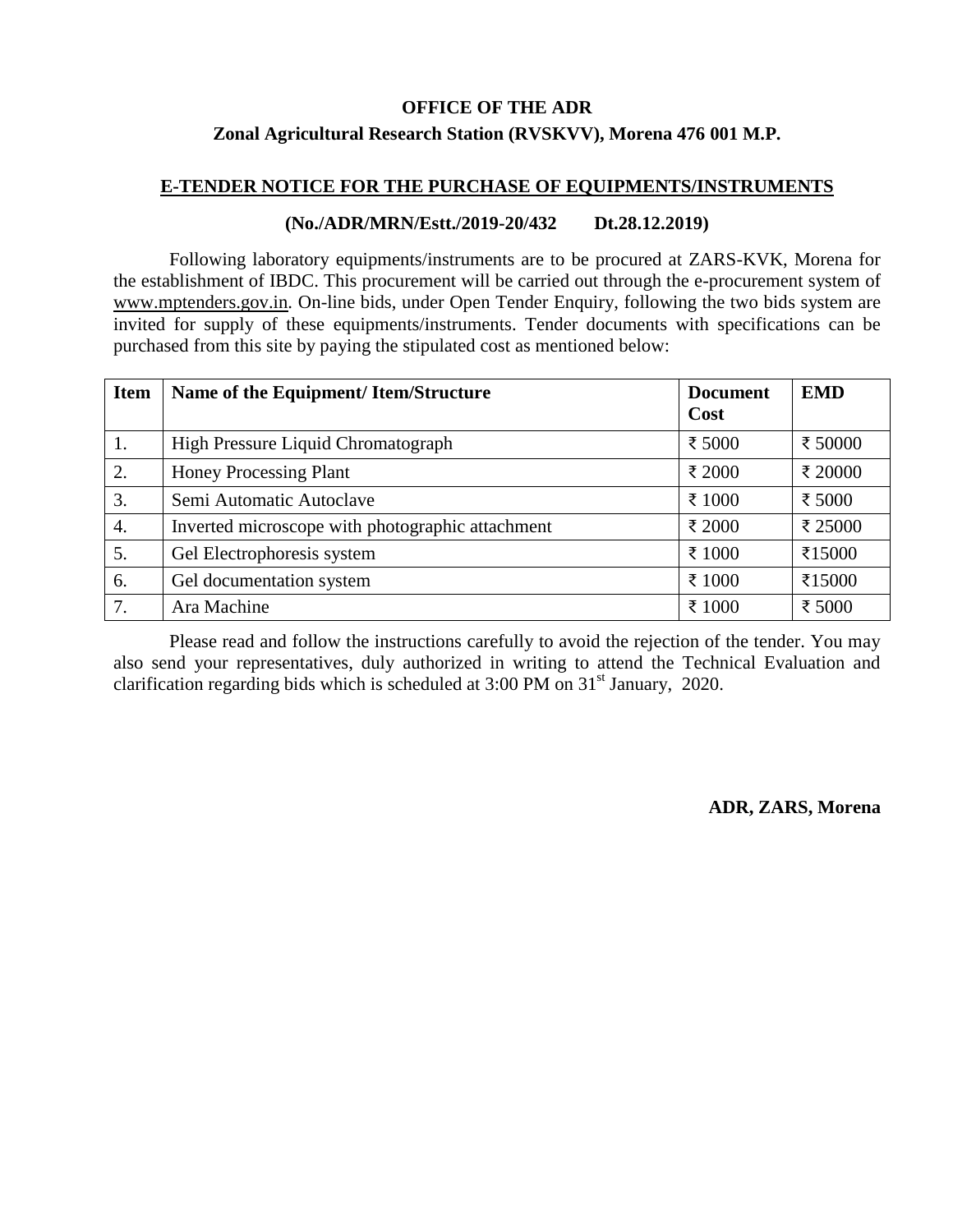# **OFFICE OF THE ADR Zonal Agricultural Research Station (RVSKVV), Morena 476 001 M.P. E-Tender Document**

# **CRITICAL DATES**

| <b>S. No.</b> | <b>Item</b>                                             | Date             | <b>Time</b> |
|---------------|---------------------------------------------------------|------------------|-------------|
| a)            | <b>Publishing Date</b>                                  | 28 December 2019 | $16^{00}$   |
| b)            | Document Purchase Start Date                            | 28 December 2019 | $10^{30}$   |
| $\mathbf{c})$ | e-Bid Submission End Date                               | 27 January 2020  | $17^{00}$   |
| $\mathbf{d}$  | Physical bid document Submission end date in the Office | 30 January 2020  | $15^{00}$   |
| $\epsilon$ )  | Opening of the Technical Bid at RVSKVV                  | 31 January 2020  | $15^{30}$   |
| f)            | <b>Technical Evaluation of Bids</b>                     | 31 January 2020  | $16^{00}$   |
| g)            | Financial/Price Bid e-Opening Date                      | 3 February 2020  | $14^{00}$   |

# **DEPOSITING THE BIDS:**

The bids will be submitted through on-line mode of [www.mptenders.gov.in.](http://www.mpeproc.gov.in/) However, certain documents would be required to be submitted physically to our office. Details are as follows:

# **(A) On-line Submission:**

**(i) Cover-I:** Will contain the Technical Bids with the following documents:

- Detailed technical write-up highlighting the model Name/Number, features of the equipment offered and / or Technical literature/manuals.
- Certificate for acceptance of terms and conditions of tender enquiry on firms letterhead.
- Original equipment manufacturer (OEM) certificate or authorized dealership/distributorship certificate as applicable.
- Manufacturing Registration No.
- Company Printed Price List (If available)
- Last 3 (three) years income tax return.
- Audited Balance Sheet for Last 3 (Three) years.
- TIN number/PAN Number/Certificate/GST number
- Business Registration Certificate.
- Supplier should have at least average annual turnover of Rs one Core for major equipments and 50 lakhs for minor items for last 3 years.
- Scanned Copy of EMD (or exemption proof, if exempted) as shown against each item.
- Compliance Certificate. Certificate of clause by clause compliance of specifications as mentioned in tender.

# **(B) Physical Submission:**

Following documents to be submitted in hard copy physically in a sealed envelope by **Speed Post/ Registered post** so as to reach prior to bid submission closing date & time. The responsibility to ensure this lies with the Bidder.

# **Please do not submit the hard copy of "Commercial/Price bid".**

All the documents submitted on-line in Cover I.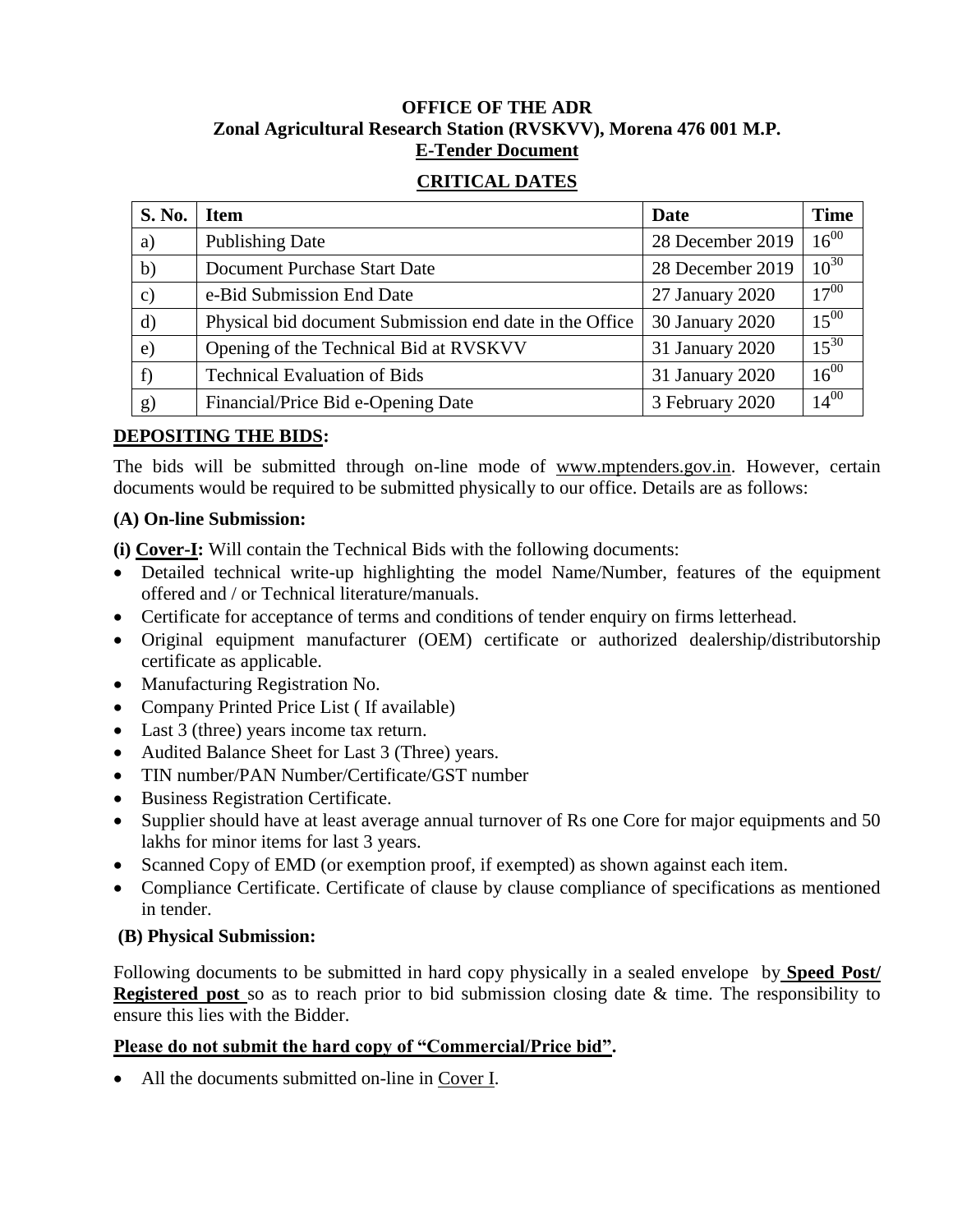- EMD as shown against each item (in original) or proof of exemption **(NIS Certificate against exemption from deposition of EMD should be strictly for only indigenous manufactured items not for items of foreign origin/manufactured in foreign countries other than India. Moreover tendered item should strictly be matched with the list of NIS for which any firm has claimed for exemption from EMD. Otherwise claim is not valid and tender will not be accepted.**
- Tender fee receipt copy (as applicable).
- Tender conditions Acceptance Certificate in form of downloaded Tender documents duly stamped and signed.
- Client list/List of users on manufacturers' letter head duly stamped and signed.
- User Certificate with Phone No. and E mail address.
- Guarantee/warranty on manufacturers' letterhead.
- The supplier is bounded to supply spare parts of equipments for the at least next 10 years.

# **GENERAL TERMS AND CONDITIONS:**

**1.\***Only the manufactures and/or their authorized dealer/distributors/sole agents/Channel Partners need to submit their tender. The authorized firms should furnish a certificate from the manufacturer for their dealership/distributorship **in original** with the physical bid otherwise the offer will not be considered.

**2.**No person or firm shall submit more than one Tender for the same item. No offer should have more than one model quoted; in case of more than one alternate offer only the first option will be considered.

**3.** It is mandatory to provide all the relevant information in *Annexure* **-I**.

**4.** Broad-based specifications of equipment/items/systems/works *etc*. are given in *Annexure-* **II** of purchased tender. The tenderer should also take note of the remarks, if any, given there in.

**5.** a. Last date for submission of e-Tender is 27.01.2020 up to 5:00 PM on [www.mpeproc.gov.in.](http://www.mpeproc.gov.in/)

b. Tender must be submitted in sealed cover to the **Associate Director Research, Zonal Agricultural Research Station, AB-Road, Morena 476001** by **Registered/Speed Post**, so as to reach on or before dated 30-01-2020, 3:00 PM.

c. Belated tender due to postal or any other delay will be rejected.

d. The tender for each item should be sent separately. The duly sealed envelope should super scribe TENDER FOR THE ITEM  $N_{\ge}$  (NAME OF THE EQUIPMENT) DUE ON 30 January 2020 with reference number.

e. If offers for more than one item are clubbed together, tender will be rejected.

f. The tender offers should have a validity of 180 days or more from the due date. The tenders will be valid for 6 months from the date of opening and may be asked for extension by taking written concern of the firms.

g**. Price bid will be opened online at [www.mptenders.gov.in](http://www.mpeproc.gov.in/) on 31-01-2020 from 3;00 P.M. to 5.00PM. If date of opening of price bid will changed due to any circumstances. That will be informed to bidders.**

h. R.V.S. Krishi Vishwa Vidyalaya (RVSKVV) reserves the right to extend the opening due date and or the date of opening the tenders.

i. All the leaflets in the offer should be marked with signature and seal of authorized person.

**6.** a. The rates quoted should preferably in Indian Rupees (₹) for a **single complete unit** with F.O.R. delivery at ZARS, Morena. The rates quoted should be inclusive of packing and forwarding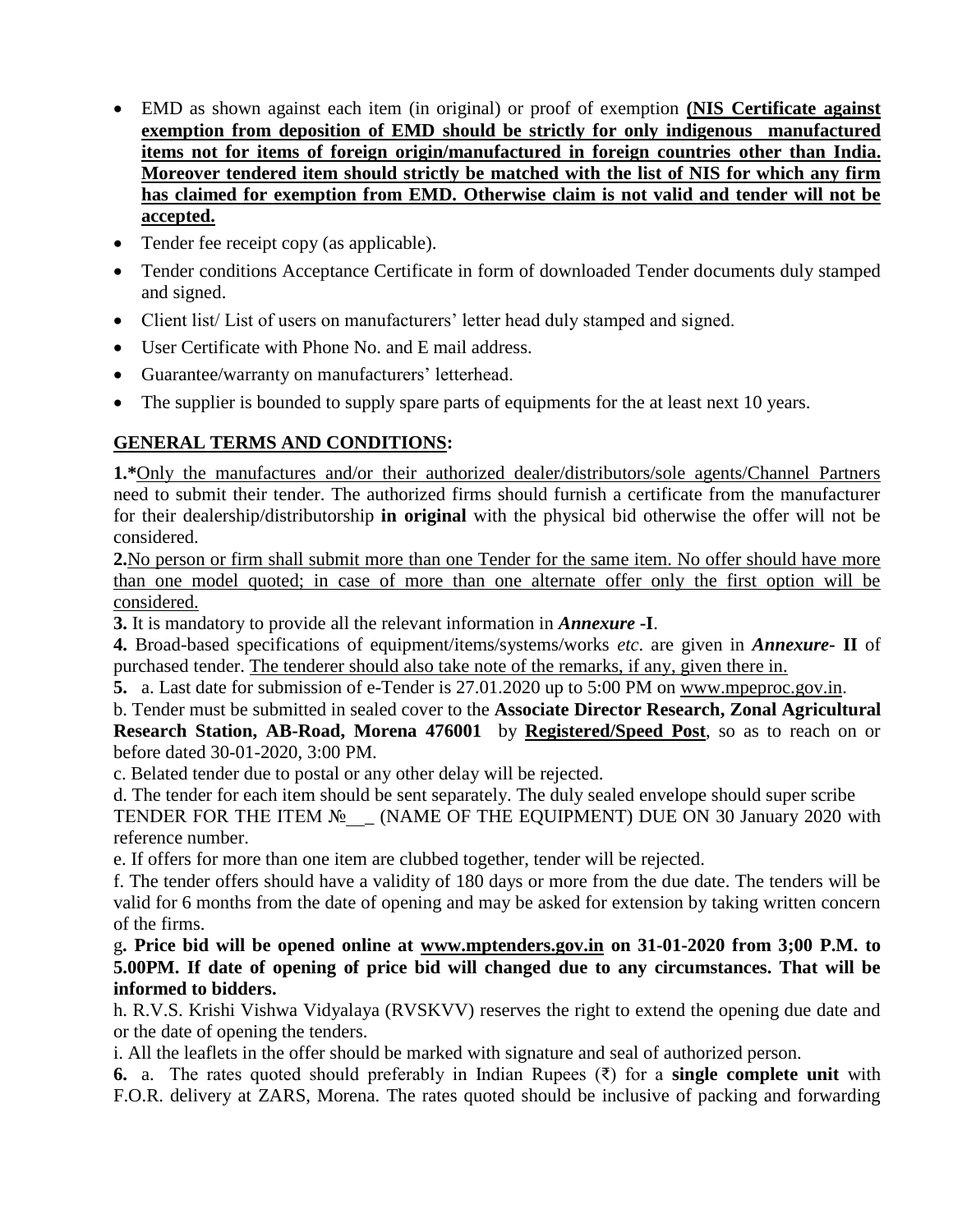charges/loading/unloading/handling charges/freight/full risk coverage/insurance, *etc*. In case of imported goods all the expenses towards custom duty, clearing charges and transportation with insurance will be borne by the firm/tenderer and they must quote the rates inclusive of all FOR, ZARS, Morena.

- b. Excise duty/Sales Tax/GST/Custom duty (with and without concession certificate) and other levies, if any should be shown separately and the **total price** of each item should be worked out incorporating the same.
- c. The institute will provide the custom duty exemption certificate if necessary for the imported instrument.
- d. Any other charges, such as technical service charges, cost of training, installation charges, TA/DA of tenderer's staff *etc*. if any, should be shown separately for each item and each sub-item and the total price of each item should be worked out incorporating the same.

**7.** All losses during transit will have to be made good by the tenderers at his cost within a period of 15 days.

**8.** The tenderers must provide guarantee/warranty on **manufacturers' letterhead** of satisfactory functioning of the equipment/system and free service including free replacement of parts for a period of at least **3 years** from the successful and satisfactory installation of the equipment/system. Original to be deposited by the successful bidder at the time of supply.

**9. Performance Guarantee**: The Successful bidder/supplier will be required to furnish a Performance Guarantee in the form of FDR from a public sector bank or a private sector bank authorized to conduct government business for a sum equal to **10%** of the Supply Order value within 30 days of signing of the Supply Order. Performance Bank Guarantee will be valid up to 60 days beyond the date of guarantee/warranty.

**10.** Offer must be accompanied by **Earnest Money** as stated against each item must be submitted **online**. Without the deposition of earnest money, the offers will be rejected.

**11.** The standard terms and conditions of payment is in full only after the installation is affected to the satisfaction of RVSKVV authorities. In specific cases, Letter of Credit (LC) may be opened in any of the Nationalized Bank.

**12.** In case of equipment to be imported, import license NMI/CDE certificates, as applicable will be arranged by RVSKVV, as per the Government procedures.

**13.** Please quote maximum discounted price, as no further negotiations will be made.

**14.** Complimentary items/gifts offered will not be given any preference and will not be taken into account for calculating the cost of the item.

**15.\***The offer must mention make, model all the specifications of the item clearly. The company must enclose printed literature/catalogue/manufacturer's web-site showing detailed technical specifications required. A folder showing many instruments without detailed technical specification, or tailor made literature mentioning "yes" or "as per your specifications" for the specifications asked for, will not be considered. Specifications given in the offer must match to the website and/or printed technical literature otherwise the offers shall be rejected.

**16.** Technical specifications of the equipment / items have been very clearly formulated by the users/experts of the field as per the requirement of the work to be conducted. It will be sole discretion of the bidder whether to quote or not for an equipment with particular specifications.

**17.\***Firm must provide a compliance statement vis-à-vis specifications in a following "tabular form" clearly stating the compliance, supported by technical literature with clear reference. This statement must be signed, with the company seal, by the Tenderer for its authenticity and acceptance that any incorrect or ambiguous information found submitted will result in disqualification of the offer.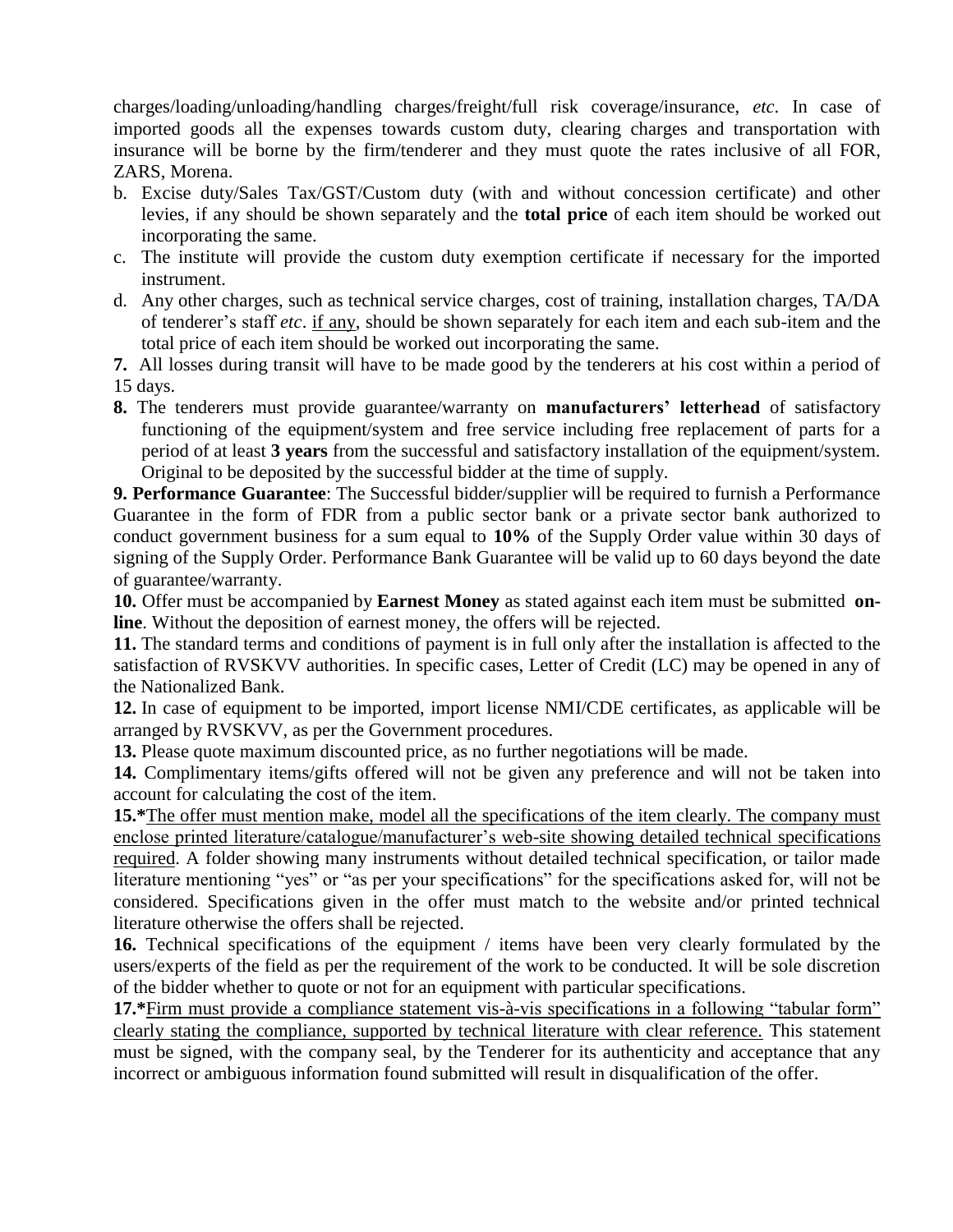| <b>Name of Equipment:</b>      |                    |                   |  |
|--------------------------------|--------------------|-------------------|--|
| <b>Technical Specification</b> | Compliance $(Y/N)$ | Deviation, If any |  |
|                                |                    |                   |  |

**18**.\*Offer must be accompanied with a comprehensive list of users on manufacturers' letterhead, wherever possible bidders may also provide certificates for satisfactory working of the equipment from users of universities and institutions of repute.

**19.** a. If so desired by RVSKVV, the bidders shall have to enter in to an agreement.

b. Any wrong information about item, any forged document and any deviation, variation of noncompliance of the terms and conditions by the tenderers shall be considered as a breach of contract and RVSKVV reserves the right to forfeit the amount of earnest money and/or security deposit in full and take action as per legal arrangement.

**20.** Should there arise any dispute, the Hon'ble Vice Chancellor, RVSKVV, Gwalior shall be the sole Arbitrator whose decision in the matter shall be final and binding. Each and every judiciary transaction shall be subjected to Gwalior only.

**21**.\*Tender will not be considered if the firm does not supply a copy of the TIN/ GST& PAN allotted to it. PAN of the owner or any other persons will not be accepted.

**22.**This tender is being issued with no financial commitment and the Buyer reserves the right to change or vary any part thereof at any stage. Buyer also reserves the right to withdraw the tender, should it become necessary at any stage.

**23**.RVSKVV reserves the right to accept or reject any or all offers in full or in part without assigning any reason (s) thereof. It also reserves the right to place and order wholly or in part with one or more than one firm as it may be convenient to RVSKVV, Gwalior.

**24.**The tenderer shall have to give an undertaking that the terms and conditions as mentioned above of this tender are acceptable to the tenderers in form of downloaded Tender documents duly stamped and signed.

**25.**If firm wishes, they can send their representatives, duly authorized in writing, to attend the Technical Evaluation and clarification regarding bids which is scheduled at 3:0 PM on 31-01-2020.

**26. In case, if single manufacturer of the any item and having propriety rights. Items may be purchased with the permission of concerned higher authority.**

**27. The 75% payment will be made after successful installation of the equipment/structure and remaining 25% after six months of satisfactory smooth working.**

**Dated:**28-12-2019

**ADR, ZARS, Morena**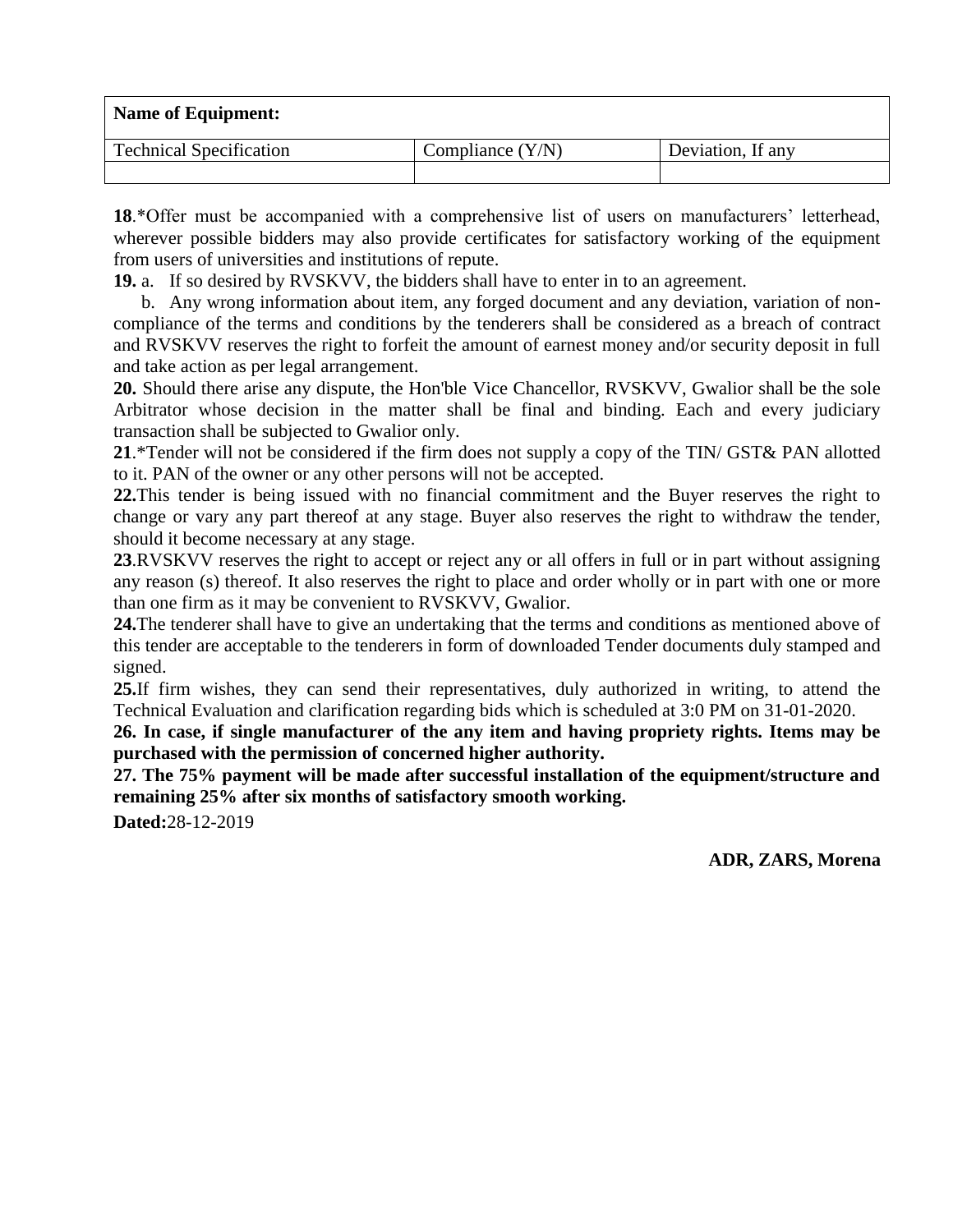*Annexure-***I** 

# **OFFICE OF THE ADR**

**Zonal Agricultural Research Station (RVSKVV), Morena 476 001 M.P.**

# **SUPPLEMENT / CHECK-LIST TO BE PROVIDED WITH TECHNICAL BID**

ITEM No.\_\_\_\_\_\_\_\_ NAME \_\_\_\_\_\_\_\_\_\_\_\_\_\_\_\_\_\_\_\_\_\_\_\_\_\_\_\_\_\_\_\_\_\_\_\_\_\_\_\_\_\_\_\_\_\_\_\_

| S.No.            | <b>Information required</b>                                                                            | <b>Proposed</b> |
|------------------|--------------------------------------------------------------------------------------------------------|-----------------|
| 1.               | Make of main item                                                                                      |                 |
| 2.               | Model of main item                                                                                     |                 |
| $\overline{3}$ . | Name of manufacturer of Main Item                                                                      |                 |
| $\overline{4}$ . | Country of origin of main item                                                                         |                 |
| 5.               | Name, Make and model of sub item I (if any)                                                            |                 |
| 6.               | Name, Make and model of sub-item II (if any)                                                           |                 |
| 7.               | Name, Make and model of sub-item III (if any)                                                          |                 |
| 8.               | Delivery within (days)                                                                                 |                 |
| 9.               | Rate of Excise duty (%) with surcharge, if applicable (item-wise if different ED<br>is applicable)     |                 |
| 10.              | Rate of GST (%) liveable. If no, state basis and terms of the exemption.                               |                 |
| 11.              | Is Service Tax extra? If yes, rate of Service Tax liveable (%)                                         |                 |
| 12.              | Is Custom Duty Exemption (CDE) required? If yes, Rate of Customs Duty (%)<br>payable.                  |                 |
| 13.              | Any other Taxes / Duties / Octroi / Entry taxes etc. in %                                              |                 |
| 14.              | Order to be placed on                                                                                  |                 |
| 15.              | Guarantee/Warrantee (3 years)                                                                          |                 |
| 16.              | Validity (at least 180 days)                                                                           |                 |
| 17.              | FOR:ZARS, Morena                                                                                       |                 |
| 18.              | List of current users (Attach, if any)                                                                 |                 |
| 19.              | Certification of satisfactory working of the equipment (Attach, if any)                                |                 |
| 20.              | Compliance of equipment with current directives of ISI / CE / EEC / US / EU or<br>equivalent standards |                 |
| 21.              | Whether manufacturer / authorized distributor/sole agent?<br>(Attach original certificate)             |                 |
| 22.              | Technical literature (Attach, if any)                                                                  |                 |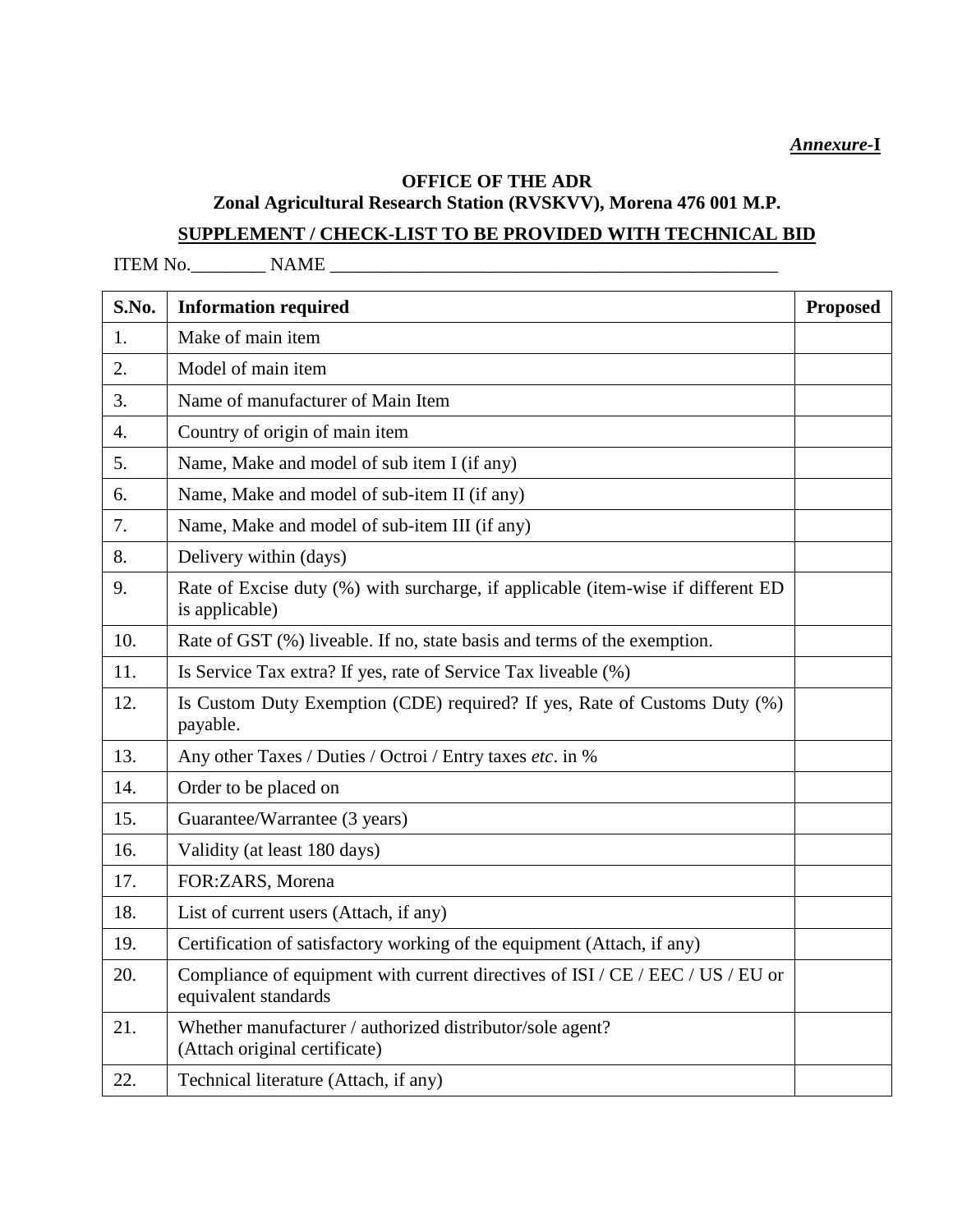| 23. | Earnest money (EMD) attached in form of FDR (attach original)                                                                          |  |
|-----|----------------------------------------------------------------------------------------------------------------------------------------|--|
| 24. | Situations of Authorized service centers/ service personals etc. (Provide complete<br>address)                                         |  |
| 25. | Relevant documents such as ITCC, ST registration shop Act. establishment<br>certificate, factory registration etc. (enlist and attach) |  |
| 26. | TIN and PAN allotted (Attach a copy)                                                                                                   |  |
| 27. | GST number                                                                                                                             |  |
| 28. | Any other relevant information                                                                                                         |  |

# **DECLARATION**

The terms and conditions as mentioned in the tender are acceptable to us.

Authorized Signatory

(Seal of the Firm)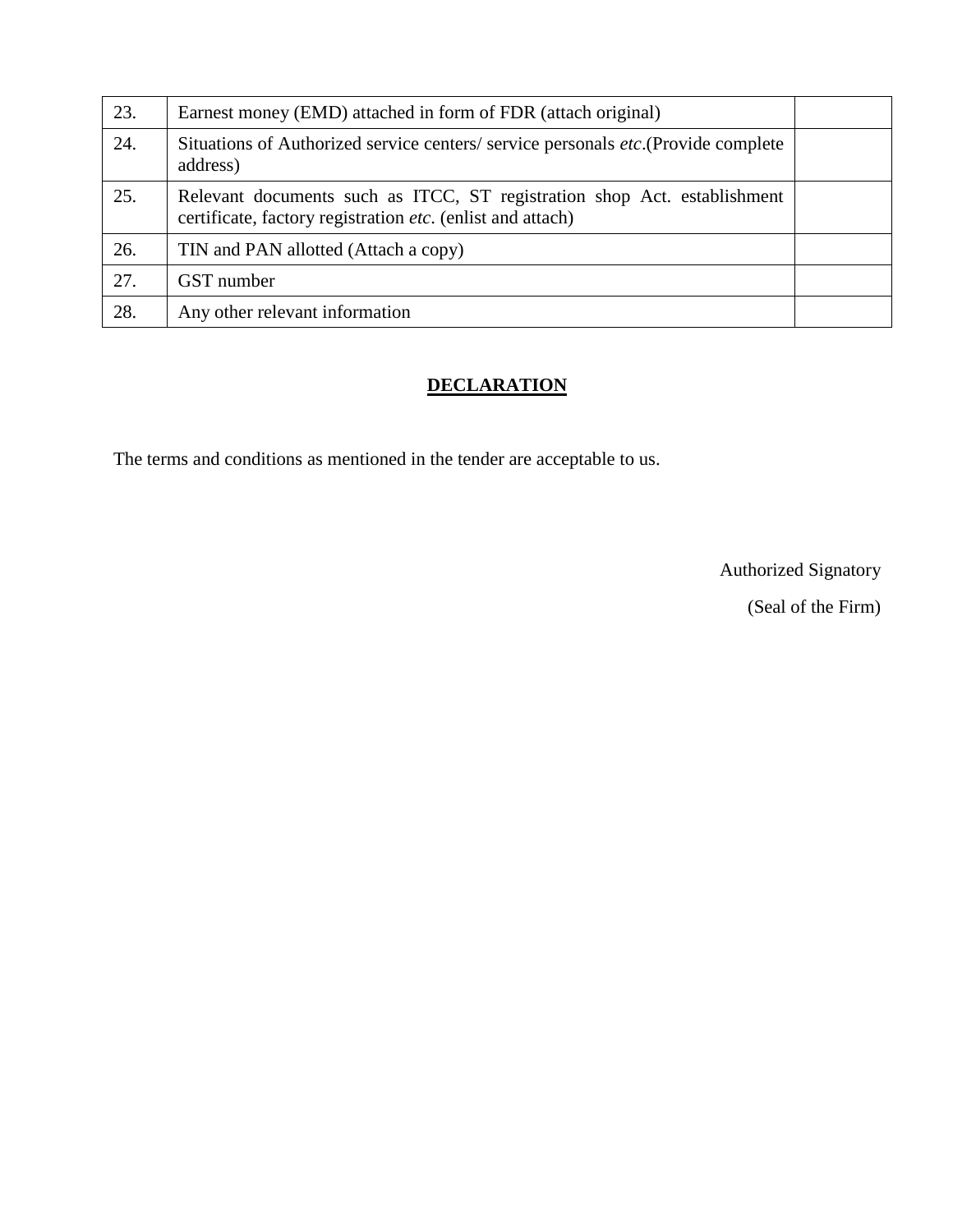# **SPECIFICATIONS**

# **1. High Pressure Liquid Chromatograph**

| S.<br>No.   |                                      | <b>Required Specification of Item(s)</b>                    |  |
|-------------|--------------------------------------|-------------------------------------------------------------|--|
| $\mathbf A$ | <b>Integrated High Pressure</b>      |                                                             |  |
|             | <b>Binary Gradient with two</b>      |                                                             |  |
|             | pumps)                               |                                                             |  |
|             |                                      | Flow rate 0.001 to 20.000 mL/min. in increment              |  |
|             |                                      | $0.001$ mL/min                                              |  |
|             |                                      | Flow precision: 0.1% RSD or better                          |  |
|             |                                      | Flow accuracy: $\pm 1\%$                                    |  |
|             |                                      | Max operating pressure: upto 5000psi or better              |  |
|             |                                      | Compressibility compensation: Programmable                  |  |
|             |                                      | Delay Volume $< 200 \mu L$ or better                        |  |
|             |                                      | Compositional accuracy $\leq 0.5\%$                         |  |
|             |                                      | Compositional precision $\leq 0.5\%$ RSD                    |  |
|             |                                      | Operating pressure limits: Programmable high and low low    |  |
|             |                                      | pressure limits, user selectable in psi, bar, kPa.          |  |
|             |                                      | The unit should have 100ul heads, injector, and should be   |  |
|             |                                      | designed for isocratic or gradient applications             |  |
|             |                                      | Prefixed 11 gradient Curves or more                         |  |
| B           | <b>Specification of UV Detector:</b> |                                                             |  |
|             |                                      | Wavelength Range: 190-700nm or better                       |  |
|             |                                      | Wavelength Accuracy : $\pm 1$ nm                            |  |
|             |                                      | Wavelength Repeatability: $\pm 0.1$ nm                      |  |
|             |                                      | Photodiodes should be 512 or more                           |  |
|             |                                      | Band Width: 5 nm or better                                  |  |
|             |                                      | Linearity range: $\leq$ 5% at 2 AU, propylparaben at 257nm  |  |
|             |                                      | Base line noise: $5x10^{-6}$ Au,                            |  |
|             |                                      | Drift: $\leq$ 1.0x10 <sup>-4</sup> /Au/                     |  |
|             |                                      | Light source: Deuterium lamp and/or Tungsten Lamp with      |  |
|             |                                      | 2000 hour warranty                                          |  |
|             |                                      | Flow cell design: Advanced Taper Slit design for reduced RI |  |
|             |                                      | effects better peak shape, highest sensitivity. Data        |  |
|             |                                      | acquisition rate: Upto 80Hz                                 |  |
|             |                                      | Lamp Optimization software                                  |  |
| B           | <b>RI Detector With Column</b>       |                                                             |  |
|             | <b>Heater</b>                        |                                                             |  |
|             |                                      | Refractive Index range: 1.00 to 1.75 RIU                    |  |
|             |                                      | Measurement range: $7.0x10^{-9}$ to $5.0x10^{-4}$ RIU.      |  |
|             |                                      | Flow rate: $0.1$ to $10.0$ ml/min.                          |  |
|             |                                      | Cell volume: 10ul.                                          |  |
|             |                                      | Flow Cell: Fused Quartz                                     |  |
|             |                                      | Cell pressure: 100 psi maximum.                             |  |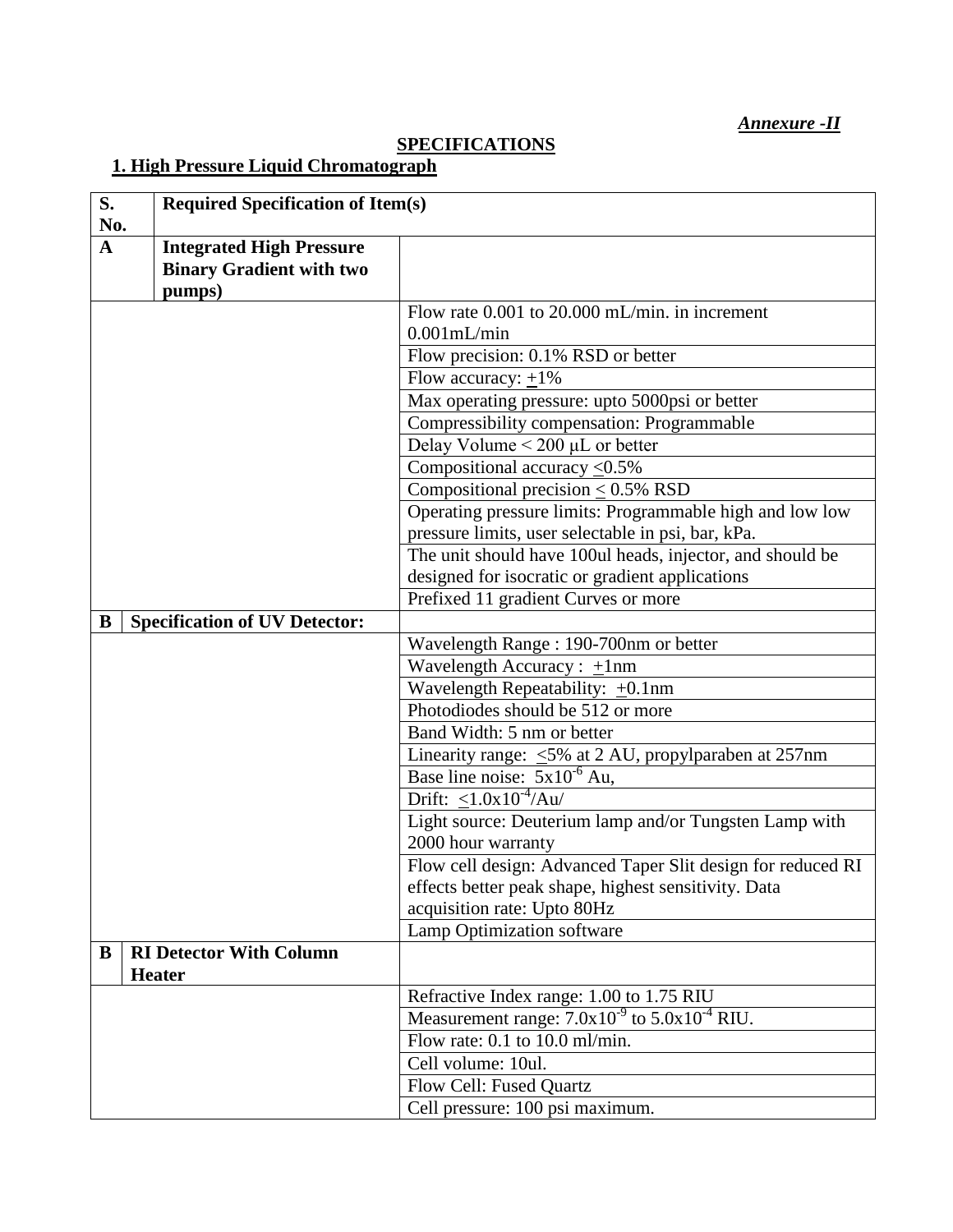|             |                                  | Linear Dynamic Range: <5% over $\pm$ 5.0 x 10 <sup>-4</sup> RIU.               |
|-------------|----------------------------------|--------------------------------------------------------------------------------|
|             |                                  | Internal oven: $30 - 55^{\circ}C$ , $+0.5^{\circ}C$ , settable in $1^{\circ}C$ |
|             |                                  | increments.                                                                    |
|             |                                  | Noise: $\pm 1.5 \times 10^{-9}$ RIU mode.                                      |
|             |                                  | Drift: $\pm 2.0 \times 10^{-7}$ RIU/hr.                                        |
|             |                                  | Column Heater Workable temperature range Ambient + $5^{\circ}$ C               |
|             |                                  | to $60^{\circ}$ C or more                                                      |
|             |                                  | For 300 mm and minimum 2 columns can accommodate                               |
| $\mathbf C$ | <b>Specification for Manual</b>  |                                                                                |
|             | Injector                         |                                                                                |
|             |                                  | A suitable injector with 5, 20, 50, 200 ul loop                                |
|             |                                  | Operating pressure upto 5000 psi.                                              |
|             |                                  | 1-20ul syringe 20ul sample loop                                                |
|             |                                  | Sample load without interruption of flow                                       |
|             |                                  | built-in- injector signal with standard screw connections.                     |
| D           | <b>Specification of</b>          |                                                                                |
|             | <b>Chromatography management</b> |                                                                                |
|             | software                         |                                                                                |
|             |                                  | Software for Control, acquire and process HPLC data                            |
|             |                                  | It should have database library, Pre-made templates,                           |
|             |                                  | Embedded oracle database, customizable data reports, online                    |
|             |                                  | help & answer wizard report publisher, versatility for                         |
|             |                                  | multitasking without multiple software package with All the                    |
|             |                                  | necessary hardware to run the software.                                        |
|             |                                  | The Software should be genuine & original                                      |
| E           | <b>Warranty</b>                  | 1 year standard comprehensive warranty                                         |
| F           | <b>Other Accessories</b>         |                                                                                |
|             | UPS:                             | Online UPS 1 KVA capacity with 30 minutes backup or                            |
|             |                                  | more back up time.                                                             |
|             | <b>PC</b> and Printer            | A state of the art appropriate PC and Printer                                  |
|             | Column                           | One No. Suitable C18 column                                                    |

### **2. Honey Processing Plant**

**Dimension**

**capacity 500 kg.**:

**Height** = 160 cm. **Length**: 185cm. **Width**: 130cm.

**Dimensions of Main tank:** Dia: 84cm, Height 90 centimetre,

**Dimensions of two Micro filter(s):** Dia: 20cm, Height 30 cm,

**Dimensions of water heater (S.S. Made):** Dia: 35cm, Height 29cm,

**Dimensions of pre filter(s):** Dia: 30.5, Height 20 cm,

**Dimensions of Moisture Reduction Unit**: **Height** = 310 cm. **Length:** 115cm. **Width**: 105cm. **Material: All Stainless Steel 304 or 316**

**Specifications of Honey Processing Plant:** (with Moisture Reduction Unit).

**Material:** Stainless steel 304 food grade material (attested). **Electricity supply:** (220.V. or 440 V)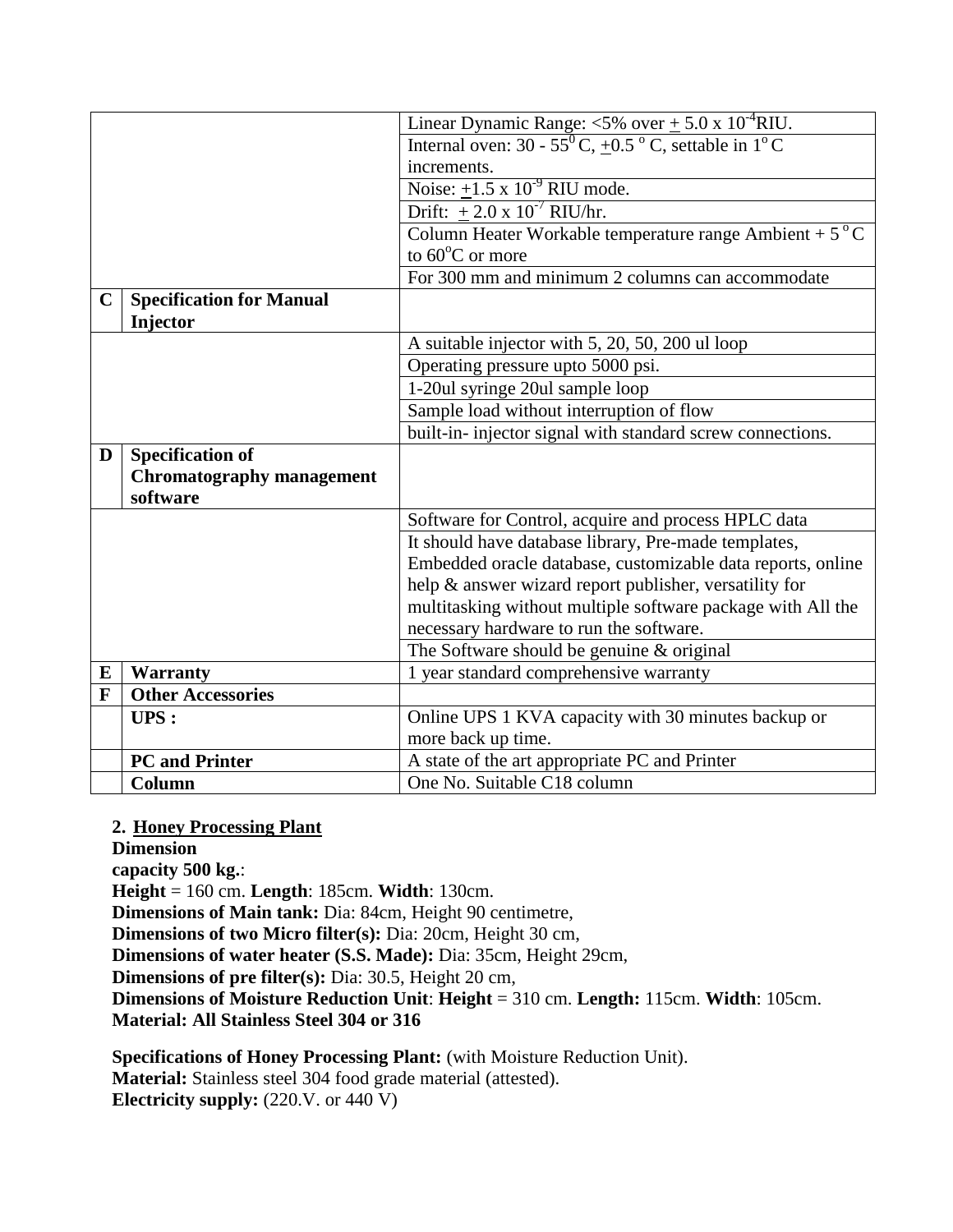### **Other Specifications**:

- 1. All S.S. 304.
- 2. Honey pumps and ball valves of Stainless Steel heavy duty.
- 3. High quality ISI electric motors installed.
- 4. Pre filtration unit attached to filter the large impurities from honey.
- 5. Micro filters assembled for micro level, crystal clear filtration

6. Honey heating systems is double jacketed with inner heat rotator for the maintain aroma and flavour.

- 7. Electric Load: 5.75 K.W. + 6K.W. for honey heating.
- 8. Easy to operate.
- 9. Falling film evaporator moisture reduction unit.
- 10. Latest technology used.
- 11. Honey pumps are high quality 304 Stainless Steel.

**Accessory:** Suitable Capacity Honey settling drum. A Tool kit and moisture check meter.

### **3. Semi Automatic Autoclave**

| <b>Specifications</b>       |                                    |  |
|-----------------------------|------------------------------------|--|
| Shape                       | Vertical                           |  |
| <b>Power Consumption</b>    | 6KW                                |  |
| Warranty                    | 1 Year                             |  |
| Pressure Range (psi)        | $15-20$ psi                        |  |
| No. of Trays                | 2 Tray                             |  |
| Capacity                    | 78Litres                           |  |
| <b>Automation Grade</b>     | Semi Automatic, Fully Automatic    |  |
| Mount Type                  | <b>Floor Mounted Autoclave</b>     |  |
| Type Of Sterilizer          | FOR STERILIZATION                  |  |
| <b>Model Number</b>         | <b>GTA-001</b>                     |  |
| <b>Approval Certificate</b> | GMP, CE Certificate, ISO 9001 2008 |  |
| Material                    | <b>Stainless Steel</b>             |  |
| No. Of Trays                | 1-3 TRAY                           |  |
| <b>Temperature Range</b>    | 121-134 DEG                        |  |
| <b>Pressure Range</b>       | 15-22PSI                           |  |
| Product Type                | <b>Vertical Autoclave</b>          |  |
| <b>Size</b>                 | 400x600mm                          |  |
| <b>Outer Body</b>           | <b>SS</b>                          |  |
| Door Type                   | MANUAL RADIAL LOCKING              |  |
| Is It Rust Proof            | <b>Rust Proof</b>                  |  |
| Control                     | PLC/HMI                            |  |
| Controls                    | PLC/HMI                            |  |
| <b>Insulation Wall</b>      | Triple Wall                        |  |
| <b>Chamber Volume</b>       | 78Litres                           |  |

### 4. **Inverted Microscope with Photographic attachment**

Specifications:

Microscope stand with quadruple revolving nosepiece with LED transmitted light for bright field and phase contrast microscopy. Optical system must be infinity corrected for maximum S/N ratio and best optical performance from UV to near-infrared.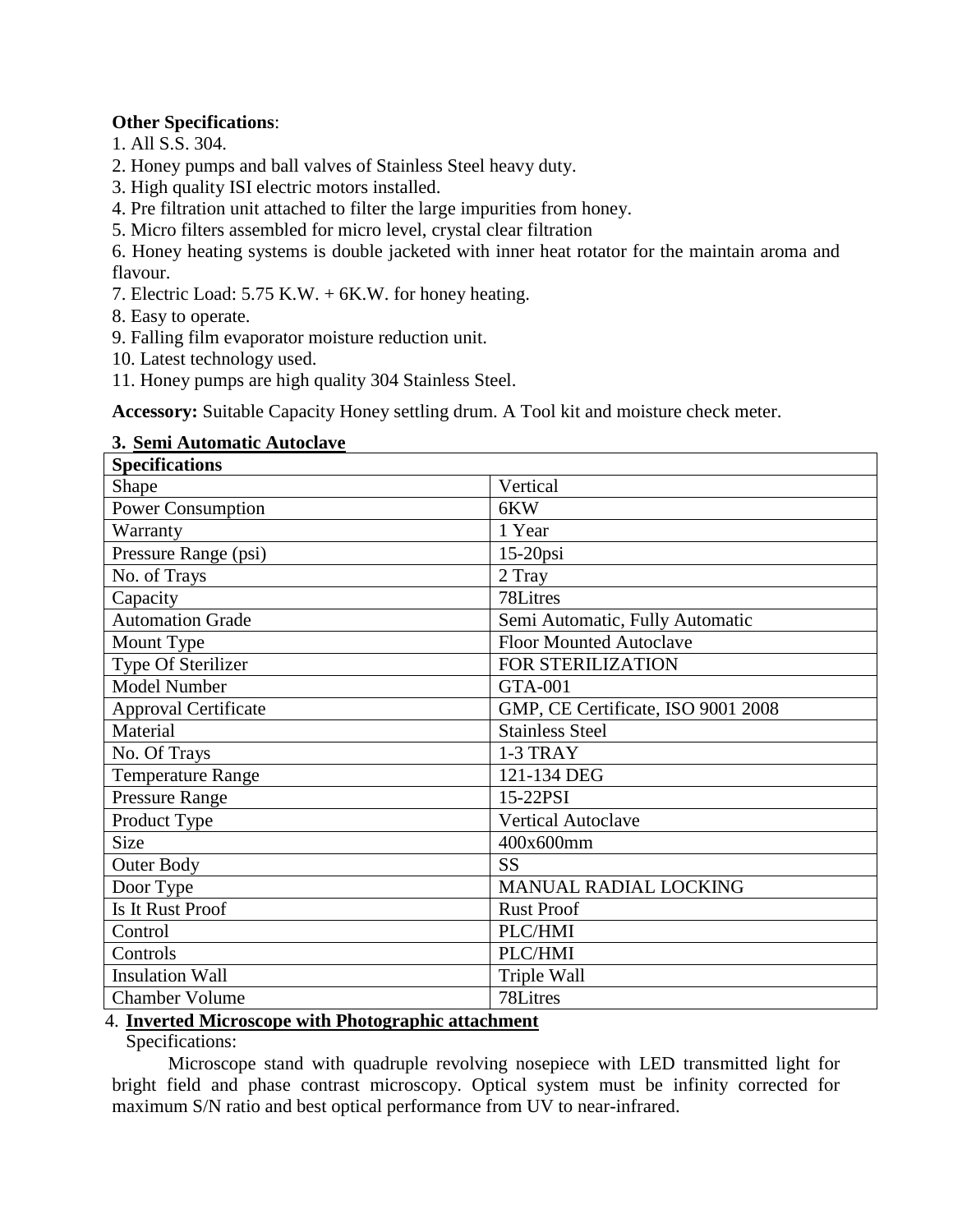**Observation Tube:** Fixed Trinocular observation tube with light distribution of 100:0/0:100 Interpupilary distance adjustment; Trinocular port to attach camera. Eyepiece tube with two eye points high and low for different height users.

**Mechanical Stage:** Mechanical Stage with flexible right hand low drive control along with glass slide holder and plate holder. Stage movement should have  $X=110$ mm and  $Y=74$ mm.

**Light Source:** LED Illuminator with life time of more than 20000 Hours.

**Condenser:** Long Working Distance Condenser with BF/Ph, N.A. 0.3 and W.D. 72 mm or better and free working distance of more than 180mm, Phase slider for phase contrast application with single position for 4X-40X and one position for 2X objective.

**Objectives:** Bright field plan achromatic 4X objective plan achromatic Phase Objectives 10x (N.A. ~0.25), 20X N.A. ~0.4 and 40X NA~0.55.

**Eyepieces:** Wide-field paired eyepieces 10X F.N. 22 or better.

Interference Green Contrast Filter, dust cover, ND filter daylight filter.

**Fluorescence Illuminator:** Reflected light fluorescence illuminator equipped with field stop, minimum 3-poistion fluorescence slider with Blue excitation filter set, Green excitation filter set and UV filter set for FITC,TRITC and DAPI fluorescence Dyes respectively. Fluorescence Lamp House for 100W Mercury burner with power supply for Fluorescence application or better. A separate attachment to blocks out room light/stray light to enhance the contrast of fluorescence and enable clear fluorescence observation even under bright conditions.

Photography attachment and image analysis software.

**Digital Color CCD Camera:** Minimum resolution  $\geq$  2400x2000, 5 Megapixel, 12 Bit, minimum 2/3" CCD color camera with minimum pixel size of 3.4 $\mu$ m x 3.4 $\mu$ m at full frame; Camera should be compatible to attachment onto desktop/laptop through single wire. Provided with C mount adapter.

Including all the necessary cables/power supply.

Image Analysis Software to act as an interface between the digital camera and the computer system. With capture time lapse or time course experiments. Zoom to region of interest tool; Simple statistics and analysis within a frame, Region of Interest (ROI) or line; Image workflow managed within Multiple Document Interface (MDI).

External hard drive of minimum 2 TB capacity for storage of captured images.

Branded computer with i7 processor, 1TB HDD, 8 GB RAM, Keyboard, Mouse with  $>20$ " color TFT monitor and on line UPS of 2 KV.

### **5. Gel Documentation System:**

### **Specifications:**

With  $\geq$ 5 megapixel digital camera with auto exposure.

With  $\geq$  large  $\geq$  21x26 cm viewing area.

With a viewing pane having universal 560nm amber filter for gel inspection.

With an interchangeable filter slide having 620nm ethidium bromide filter as standard.

Should include a front LCD indicator panel for safe and convenient gel inspection.

With an option for blue epi-illumination module with white light table for viewing visible gels and making the gel doc suitable for imaging most fluorescent and colorimetric gels.

Should have a cabinet door with pull out transilluminator.

The system should include analysis software.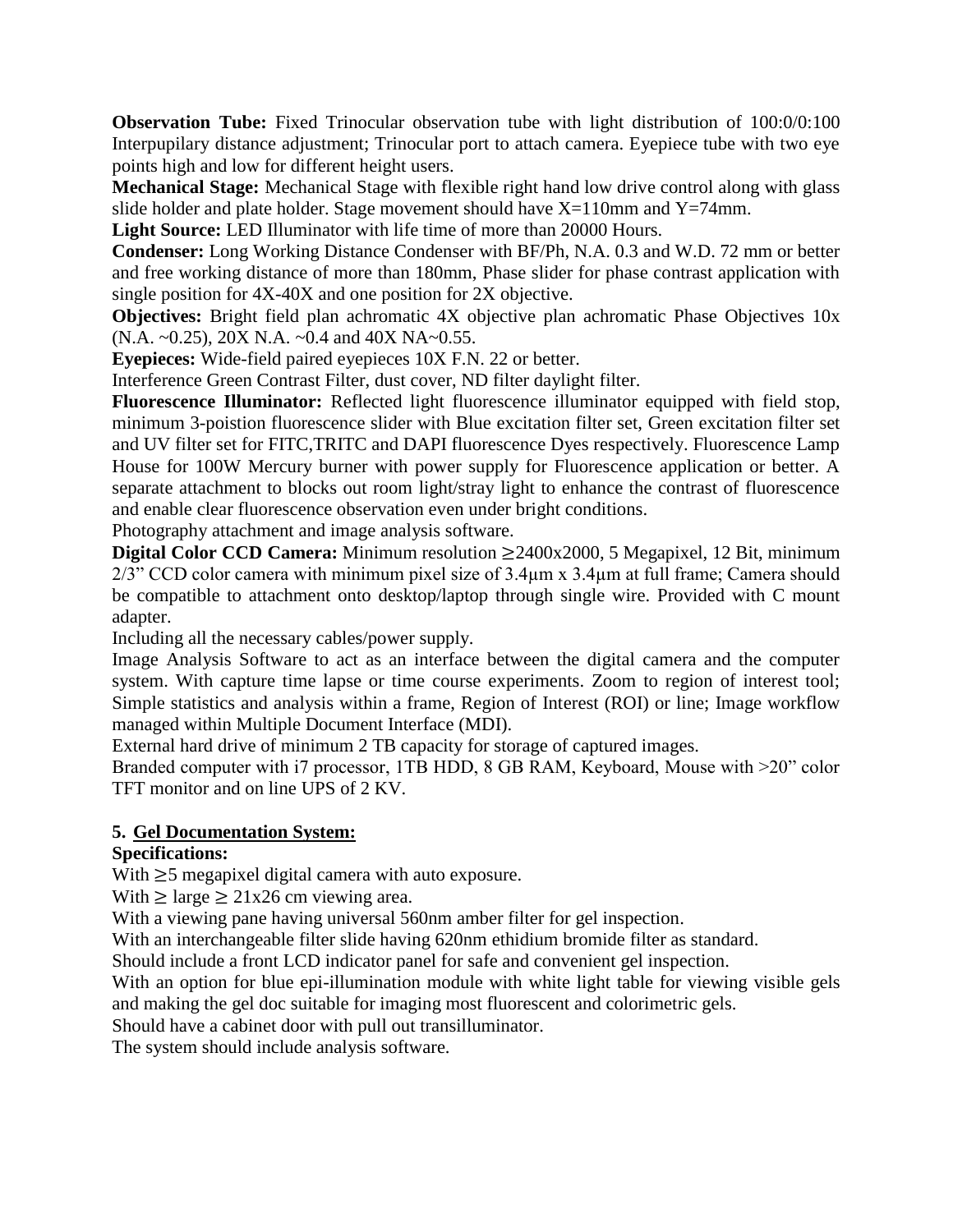**Camera:** CMOS scientific grade sensor with auto-exposure; pre focused  $\geq$ 5 mega pixel camera; Maximum CMOS resolution  $\geq 2400x1800$  pixels; Pixel density RAW 8 bit/10bit/12 bit; with ~6mm focal length: F1.2 aperture size with manual adjustment.

**Software:** With options to rotate image, flip image, brightness, contrast, zoom, selecting image lanes, addition and deletion of lanes. Lane analysis, auto find and adding the peaks. Should have image summarization option which includes calculation of density and calculation of molecular weight. Option for Dot/Blot positive and negative analysis. With automated software for rapid analysis of 2d protein spots between samples. Database Software to match unlimited number of primers in unlimited Gels; Genotyping capabilities, Create cluster analysis, RFLP, RAPD, SSR, Fingerprinting, VNTR analysis, Genotyping etc. All the software should be supplied with a lifelong license and should free upgrades as and they are introduced. Also, in the event of software being accidently deleted from the PC, they should be supplied free of charge.

**Transilluminator:** Should be 312nm single wavelength transilluminator. Viewing area size should be  $\geq$  21x26cm; with at least 6x8 w UV tubes.

**Darkroom:** With 6x1W white lamp module; UV lights shuts off when the door opens.

Data Processing Unit with Intel i7 Processer, 8 GB RAM, 1TBROM, Licensed latest version Windows Professional, MS Office and Adobe Photoshop. Should be supplied with suitable on line UPS.

# **6. Gel Electrophoresis Apparatus:**

# A. **Horizontal Electrophoresis System**

**Specifications:** Low buffer consumption.

Multi-channel pipette compatibility.

Gel Dimension: 150 x 100 mm; 150 x 150 mm; 150 x 250 mm.

Maximum Sample: Up to 120.

**Construction:** Infection molded construction, durable, leak proof environment for complete safety and long life.

**Cassette Type Electrodes:** Inexpensive, easy to replace, made of 99.99% corrosion; resistant; pure platinum.

**Electrical Safety:** Lid can be located in one way only, on removal, power is disconnected from buffer chamber.

**Rapid Casting Gel:** Use casting dams.

With appropriate certification

# B. **Vertical Electrophoresis:**

**Specifications:**

Plate Dimensions: (WxH): ~18 x 20 cm

Standard Spacer Dimensions: (W x H): Approximate 2 x 20 cm.

IPG Spacer Dimensions: ~20 cm

Unit Dimensions: (W x H x D) Approx  $\sim$  20 x 30 x 25 cm

Number of Gels: 1-2

Total Volume upper buffer chamber: Approximate 400 ml.

Total buffer Volume for 2 gels: ~1.5 l

Comb: 25 well with 1 mm and 1.5 mm thickness each

Comb: 20 well with 1 mm and 1.5 mm thickness each

Comb: 15 well with 1 mm and 1.5 mm thickness each.

2 set: Notch plate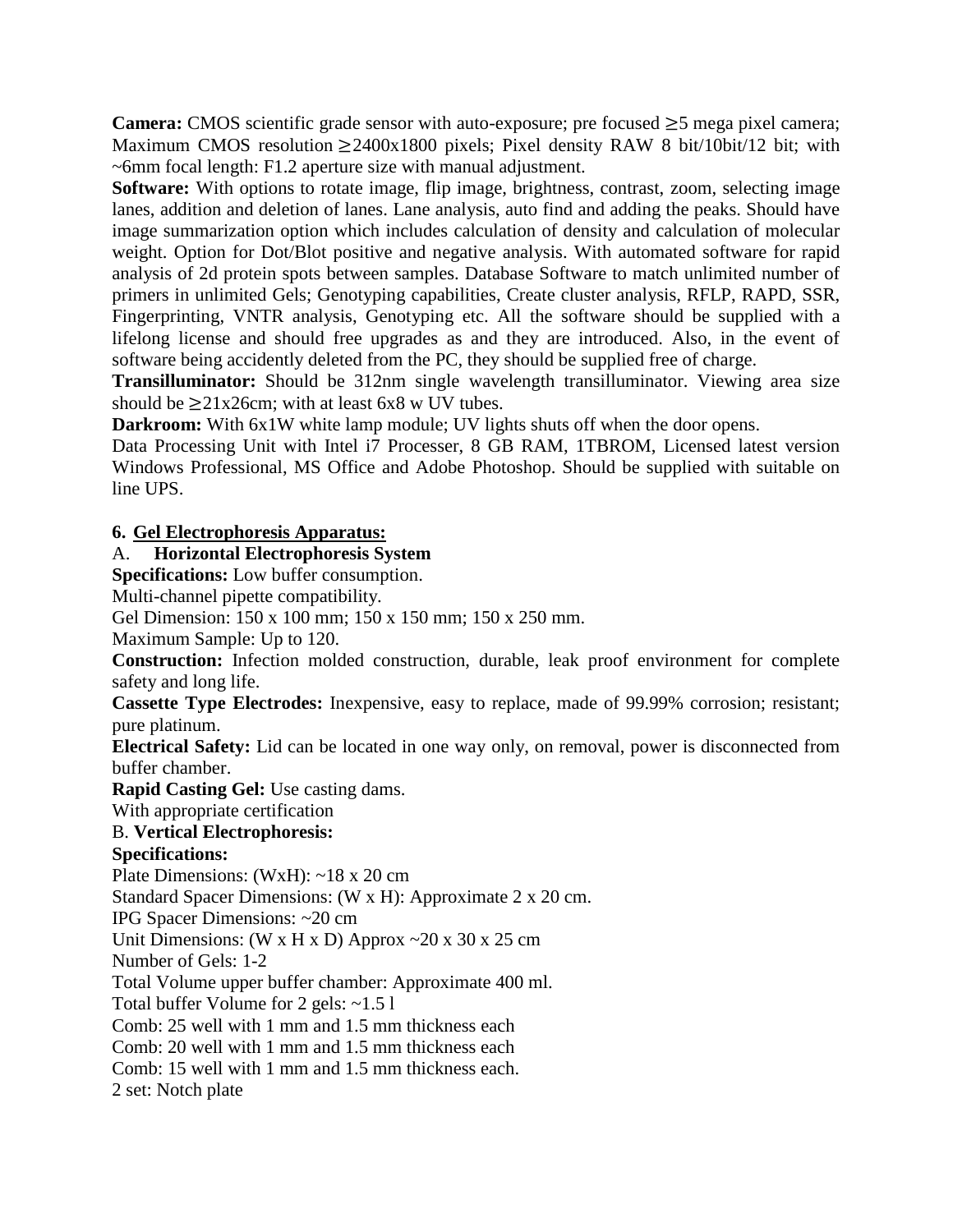2 set: Spacer plate

Spacer (2 set) 1 and 1.5

Dummy plate: 1 No.

The casting stand's having single-screw clamps exert even pressure along the entire length of the glass plates, providing a leak-proof seal without grease or agarose plugs.

The central cooling core can be connected *via* recirculation ports to tap water or a cooled recirculating bath, or filled with coolant to act as a heat sink, providing smile-free patterns with as little as 1.5 1 of buffer.

# **(C) Power supply for Electrophoresis System:**

# **Specifications:**

**Display:** backlit graphics LCD

**Output range (Programmable) Volts:** 10-300 V, Current: 4 to 350 mA, Power: 1-75 W **Type of Output:** Constant voltage, constant current or constant power.

Automatic crossover

**Timer:** 1 min-99 hr, 59 min.

Pause/resume function

3 Recessed port or better in parallel.

**Safety Features:** No lead detection; sudden load change detection; ground leak detection, arc detection, overload/short circuit detection; over voltage protection.

Automatic recovery after power failure.

# **(D) High Throughput Horizontal Electrophoresis:**

# **Specifications:**

High throughput submarine electrophoresis unit for running up to 96 samples at a time should be compatible with (96 samples/192 samples).

Two pairs detachable electrodes.

It should be compatible for multi-channel pipettes.

Should include buffer tank, a safety lid with cables, labeling bubble and combs

Gel Tray size  $\approx$  25 x 18 (cm).

Tape free gel caster along with casting gates.

Optional preparative combs.

Base buffer volume should not more than 3000 ml.

Should include buffer tank, a safety lid with cables a leveling bubble and combs.

### **Power supply:**

Programmable power supply

Type of Output: Constant-Voltage, Current, Power Output Range Aprox: 5-300V, 1-3000V, 1- 300W

Resolution: Volt 1V, Current 1 mA, Power 1W

Time Range:1 Min-9hr 9 min.

Display: LCD

Output: 4

# **7. Ara Machine**

Specification of Ara machine (Saw mill)

Throat depth- 430mm

Diameter of saw wheels- 455mm